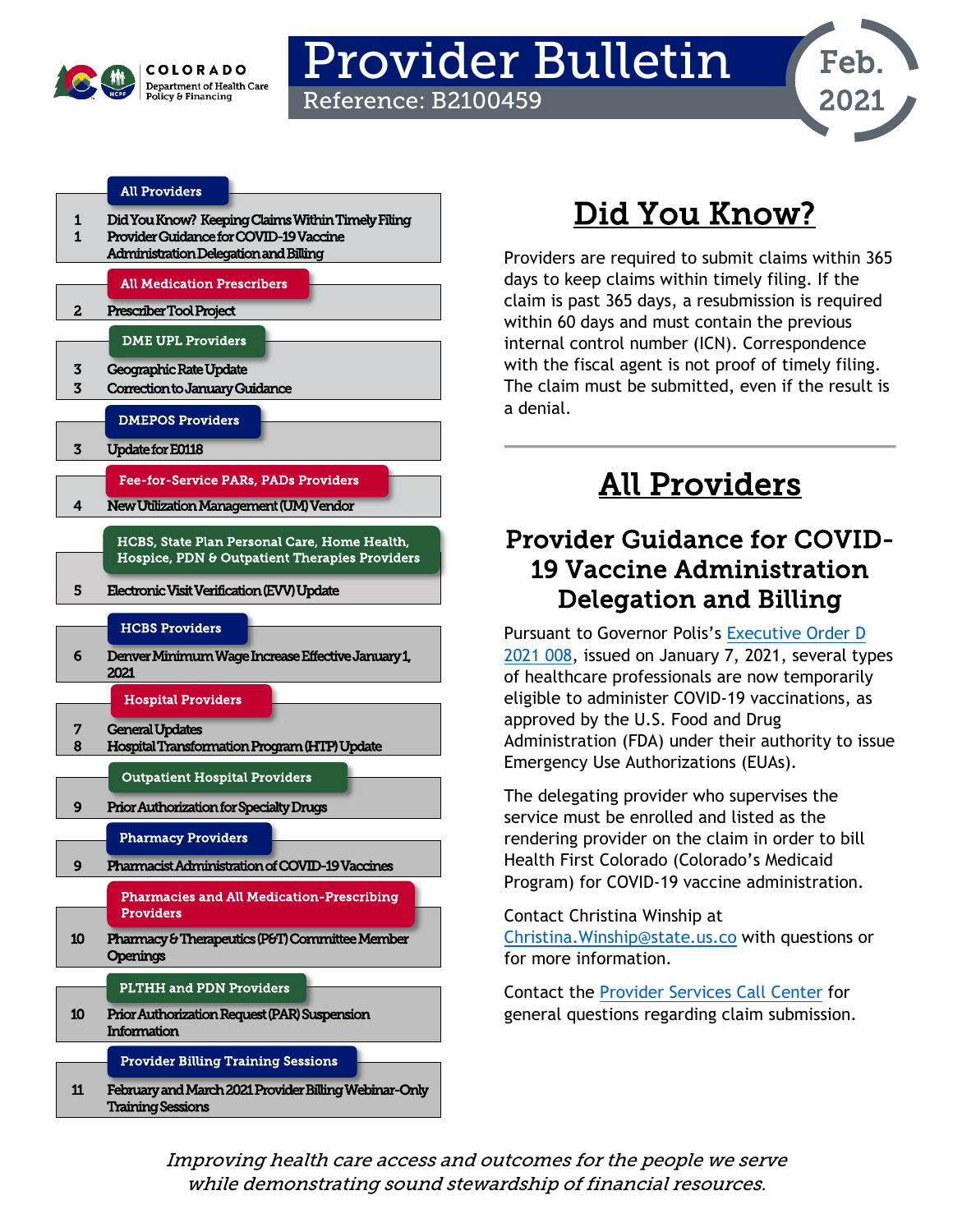<span id="page-1-1"></span>Refer to the [Immunizations Fee Schedule](https://www.colorado.gov/pacific/hcpf/provider-rates-fee-schedule#immunization) for updated rates. Refer to the [Immunizations](https://www.colorado.gov/pacific/hcpf/immunizations-billing-manual)  [Billing Manual web page](https://www.colorado.gov/pacific/hcpf/immunizations-billing-manual) for information and billing guidance.

## **All Medication Prescribers**

### Prescriber Tool Project

<span id="page-1-0"></span>

The Prescriber Tool is a multifunctional platform that will be accessible to prescribers through most electronic health record (EHR) systems. The goals of the Prescriber Tool project are to help improve health outcomes, reduce administrative burdens for prescribers, and better manage prescription drug costs. The Prescriber Tool will achieve these goals by providing patient-specific information to prescribers at the point of care.

The Prescriber Tool is being implemented in modules which will provide different types of patient information or functionalities.

#### **Opioid Risk Module**

The opioid risk module will be implemented first and is anticipated to be operational in January 2021. OpiSafe has been contracted to administer an opioid risk module which will help prescribers prevent the misuse and abuse of opioids and benzodiazepines. The module will provide the following:

- Easy access to Prescription Drug Monitoring Program (PDMP) data
- Identification of Opioid Use Disorders (OUD)
- Educational tools with access to evidence-based treatment
- Tools for overdose prevention

Additional modules are expected to be implemented by summer 2021, including a module that will provide real-time, patient-specific pharmacy benefit information.

#### **Open Access License Program**

Each prescriber must have an individual license to access the opioid risk module. The license will provide prescribers with access to information for all their patients including those not covered by Health First Colorado.

A limited number of user licenses will be awarded free of charge to qualified Health First Colorado prescribers to facilitate rapid adoption of the module. The subsidized license will be valid for one year, after which prescribers will need to pay an annual license fee to OpiSafe. **Note:** The Department of Health Care Policy & Financing (the Department) is unable to assist with any EHR-related costs (if applicable) for accessing the opioid risk module.

The online application for the Open Access License Program will be available from January 2 through March 1, 2021, or until all subsidized licenses have been awarded.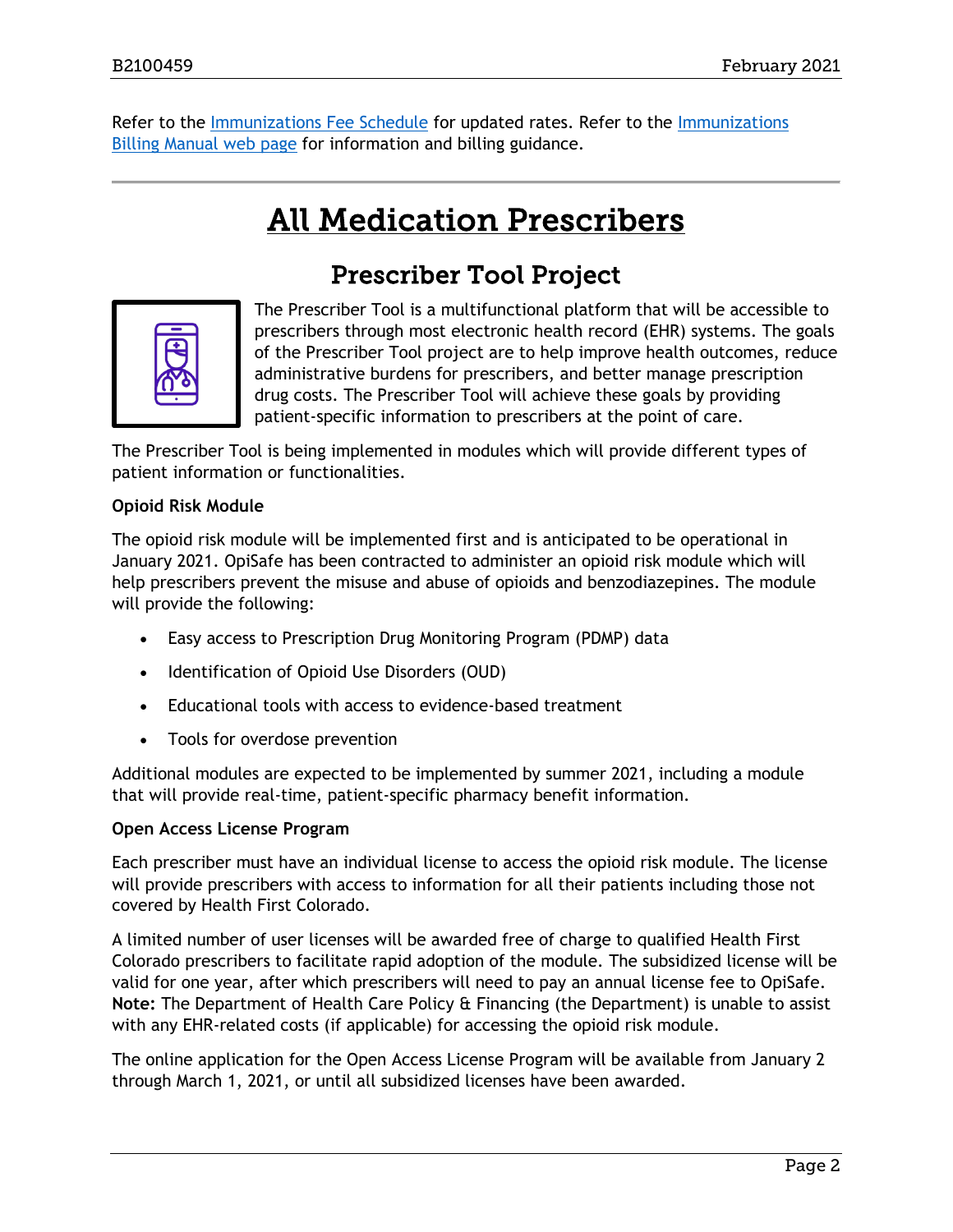The cost to prescribers for accessing the Prescriber Tool once it is in operation will vary depending on the specific module(s) and EHR utilized. Visit the [Prescriber Tool Project web](https://www.colorado.gov/pacific/hcpf/prescriber-tool-project)  [page](https://www.colorado.gov/pacific/hcpf/prescriber-tool-project) to apply for a user license and for more information about the Prescriber Tool project.

Contact [hcpf\\_Colorado.SMAC@state.co.us](mailto:hcpf_Colorado.SMAC@state.co.us) for more information.

# <span id="page-2-3"></span>Durable Medical Equipment, Upper Payment Limit (DME UPL) Providers

### Geographic Rate Update

<span id="page-2-0"></span>Rural and non-rural DME UPL rates have been updated to comply with state and federal regulations. These regulations require Health First Colorado rates to be set at or below the cost of Medicare's rates as they appear at the onset of the calendar year. The new rates are effective January 1, 2021 and are posted to the [Provider Rates & Fee Schedule](https://www.colorado.gov/hcpf/provider-rates-fee-schedule)  [web page](https://www.colorado.gov/hcpf/provider-rates-fee-schedule) under the [Durable Medical Equipment, Upper Payment Limit](https://www.colorado.gov/pacific/hcpf/provider-rates-fee-schedule#dmeupl)  [drop-down](https://www.colorado.gov/pacific/hcpf/provider-rates-fee-schedule#dmeupl) section.



Contact Marli Firillo at [Marli.Firillo@state.co.us](mailto:Marli.Firillo@state.co.us) with any questions about DME UPL geographic rates.

### Correction to January Guidance

<span id="page-2-1"></span>The guidance announced in the [January 2021 Provider Bulletin](https://urldefense.proofpoint.com/v2/url?u=https-3A__www.colorado.gov_pacific_sites_default_files_Bulletin-5F0121-5FB2100457.pdf&d=DwMFaQ&c=sdnEM9SRGFuMt5z5w3AhsPNahmNicq64TgF1JwNR0cs&r=pKQ04blwZ3OqO4sX1UXKr5khoIvyZFJNHNnWTIiSKWk&m=NqvZ29Bp-df7EW74T9arozseXkwFyTqtpwWlczbg-B4&s=vA0RXMhFQqLjU2hTneFDB-Ms-FkuzAl9923okBAmv7c&e=) to split the prior authorization requests (PARs) into multiple lines is delayed until further notice. Providers are encouraged to continue billing claims and submitting prior authorization requests as previously requested.

## <span id="page-2-4"></span>Durable Medical Equipment, Prosthetics, Orthotics and Supplies (DMEPOS) Providers

### Update for E0118

<span id="page-2-2"></span>The [Health First Colorado Fee Schedule](https://www.colorado.gov/pacific/hcpf/provider-rates-fee-schedule#MedicaidFeeSchedules) has been updated to show that the reimbursement for E0118 is, and always was intended to be, a monthly rental rate. New claims for E0118 will require modifier RR beginning April 1, 2021. Providers are not required to resubmit prior claims to add modifier RR nor will they otherwise be affected.

Contact Alex Weichselbaum at [Alex.Weichselbaum@state.co.us](mailto:Alex.Weichselbaum@state.co.us) with questions.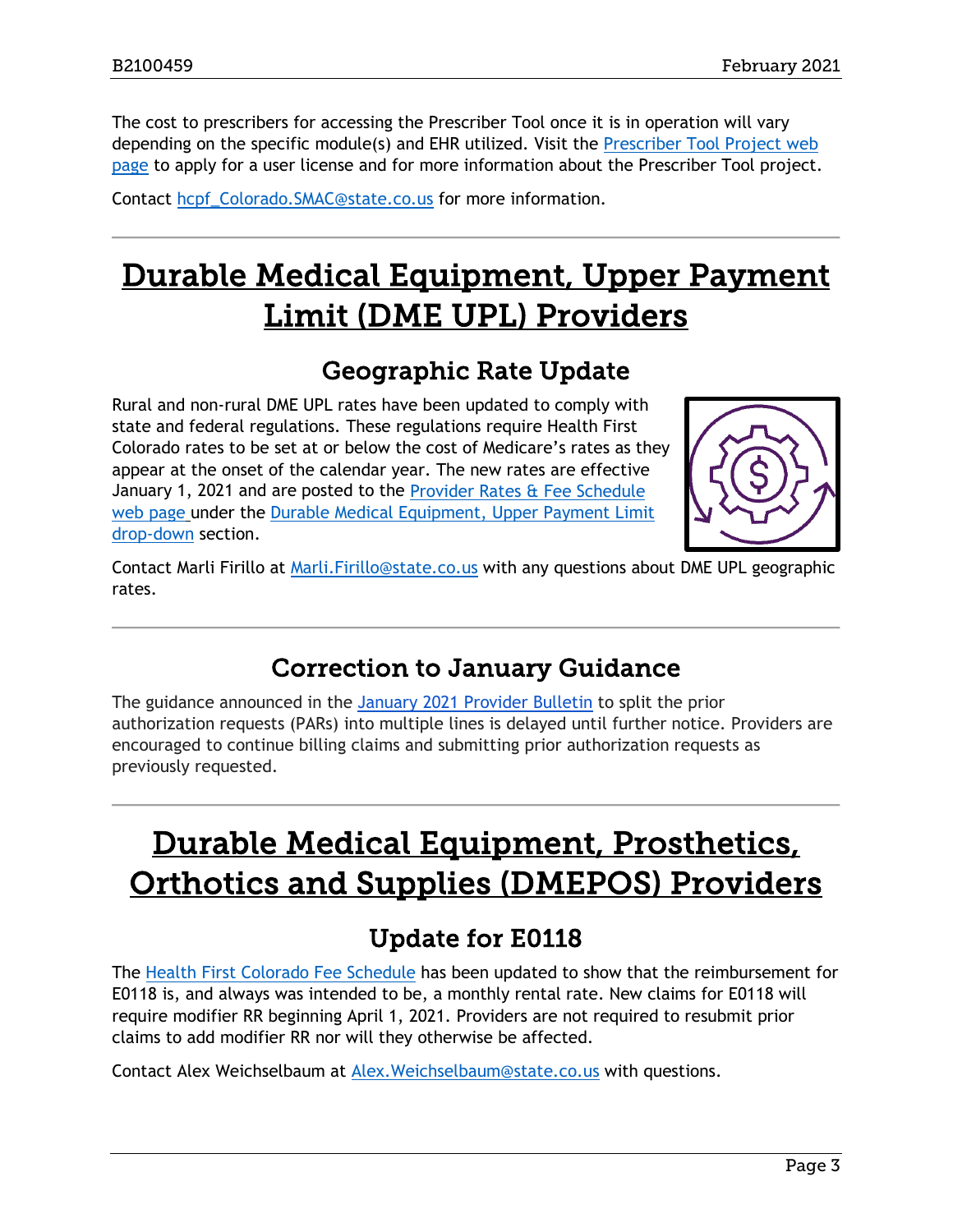## <span id="page-3-1"></span>Fee-for-Service Prior Authorization Requests (PARs), Physician Administered Drugs (PADs) Providers

### New Utilization Management (UM) Vendor

<span id="page-3-0"></span>The Department has announced the intent to award the UM contract to Keystone Peer Review Organization (Kepro). Kepro will replace eQHealth Solutions, Inc. as the UM Vendor in the spring of 2021.



A select group of PADs that will require prior authorization will be implemented with KEPRO. Information pertaining to PAD PARs will be posted on the [Physician Administered Drugs web page](https://www.colorado.gov/pacific/hcpf/physician-administered-drugs) within the coming weeks. Proposed PADs to be prior authorized will be reviewed at the February Drug Utilization Review (DUR) meeting; DUR-specific information can be found [Drug Utilization Review Board web page.](https://www.colorado.gov/hcpf/drug-utilization-review-board)

KEPRO will not be responsible for reviewing the following scopes of work:

- Over Cost Containment (OCC)
- Children's Extensive Services (CES)
- Preadmission Screening and Resident Review (PASRR)
- Children's Home & Community-Based Services (CHCBS)

Additional information and guidance will be provided via communications from the Department and from Telligen, a third-party vendor contracted to complete UM and Utilization Review (UR) for the Department's Office of Community Living (OCL).

The go-live date for KEPRO and prior authorization of PADs has not yet been finalized, but additional announcements will be posted to the [ColoradoPAR: Health First Colorado Prior](https://www.colorado.gov/hcpf/par)  [Authorization Request Program web page](https://www.colorado.gov/hcpf/par) and sent out via Provider Bulletin.

#### **A Reminder for Providers Who Submit PARs through eQHealth Solutions, Inc:**

A [Change of Provider \(COP\) form,](https://www.colorado.gov/pacific/sites/default/files/Change%20of%20Provider%20Form%20080219%20English.pdf) located on the [Provider Forms web page](https://www.colorado.gov/hcpf/provider-forms#PAR) under the Prior Authorization Request (PAR) Forms drop-down, will need to be submitted when submitting a new PAR for a member that has an existing approved PAR for the same service with a different provider. Refer to the [Change of Provider \(COP\) Guidance document](https://www.colorado.gov/pacific/sites/default/files/2021.How%20to%20Complete%20Change%20of%20Provider%20Form.pdf) for information on filling out this form.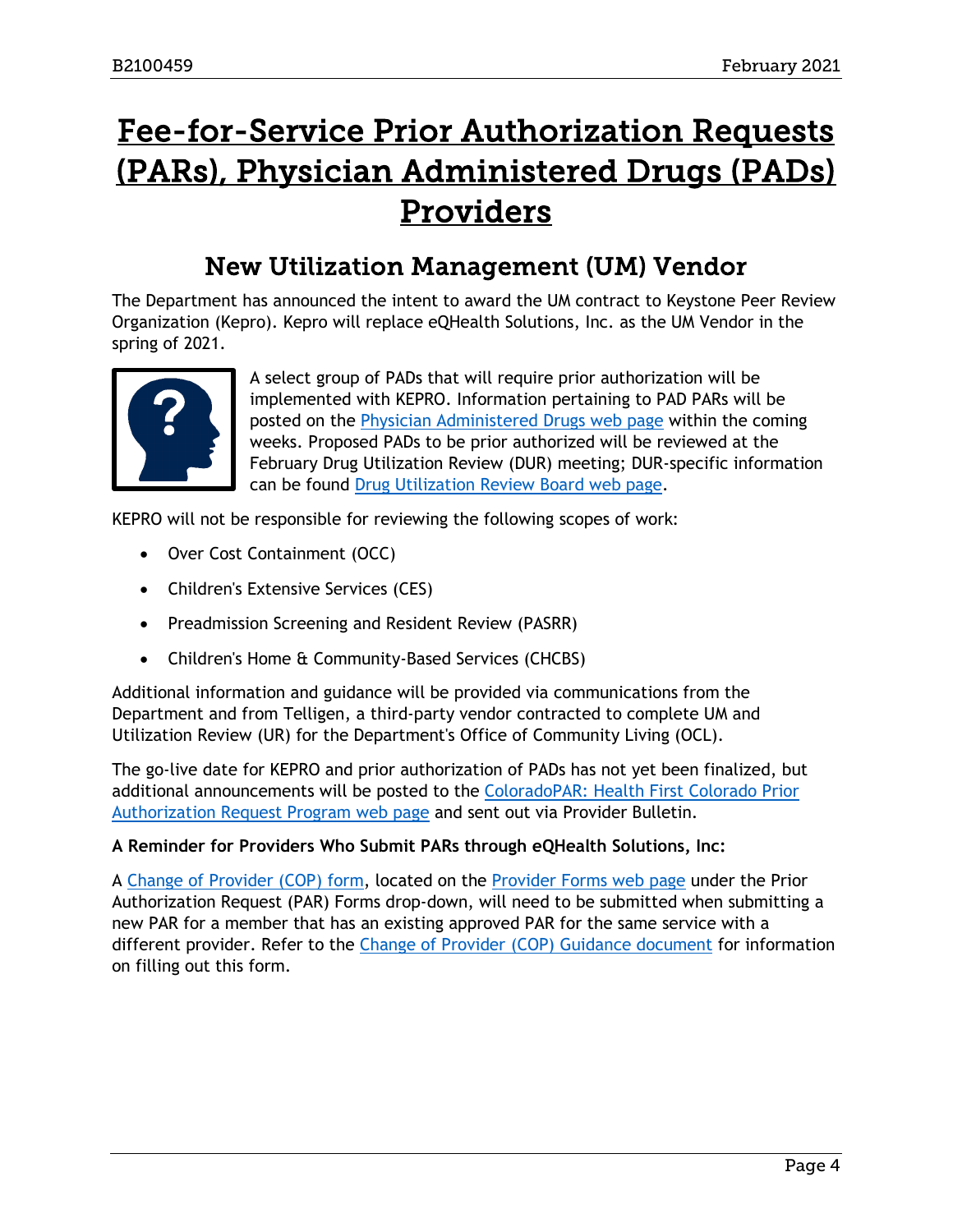# <span id="page-4-1"></span>Home & Community-Based Service (HCBS), State Plan Personal Care, Home Health, Hospice, Private Duty Nursing (PDN), and Outpatient Therapies Providers

### Electronic Visit Verification (EVV) Update

<span id="page-4-0"></span>EVV is an electronic system that verifies HCBS visits by documenting six points of data, including the type, date, and location of service; the individuals receiving and providing the service; and the time service begins and ends. On August 3, 2020, EVV became mandated by [Colorado Code of Regulation 2505-10 8.001.](https://www.sos.state.co.us/CCR/GenerateRulePdf.do?ruleVersionId=8988&fileName=10%20CCR%202505-10%208.000)

A tiered implementation strategy is being utilized to allow providers time to familiarize themselves with the use of EVV, minimize long-term administrative burden and reduce financial impact when EVV records are required prior to claim adjudication.

The timeline has recently been shifted for prepayment claim review, which was originally scheduled to begin on January 1, 2021. These changes are outlined below and further described in [Operational Memo](https://www.colorado.gov/pacific/sites/default/files/HCPF%20OM%2021-007%20Electronic%20Visit%20Verification%20%28EVV%29%20Timeline%20Update.pdf)  [21-007.](https://www.colorado.gov/pacific/sites/default/files/HCPF%20OM%2021-007%20Electronic%20Visit%20Verification%20%28EVV%29%20Timeline%20Update.pdf)



#### **Claim Suspension**

January 16, 2021 – February 28, 2021:

- EVV-required claims from providers who are not making an earnest effort to utilize EVV will be *suspended*.
- Providers whose EVV-required claims are being suspended must provide a written implementation plan to the Department.
- Providers who are making an earnest effort to utilize EVV will not experience disruption in payment at this time.

#### **Pre-Payment Claim Review**

Beginning March 1, 2021:

- All EVV-required claims submitted to the Department **must** be matched to a valid EVV record to pay.
- Due to the unique payment structure of Hospice services, Hospice claims are exempt from pre-payment review. Hospice claims are subject to compliance monitoring and over-payment recovery only.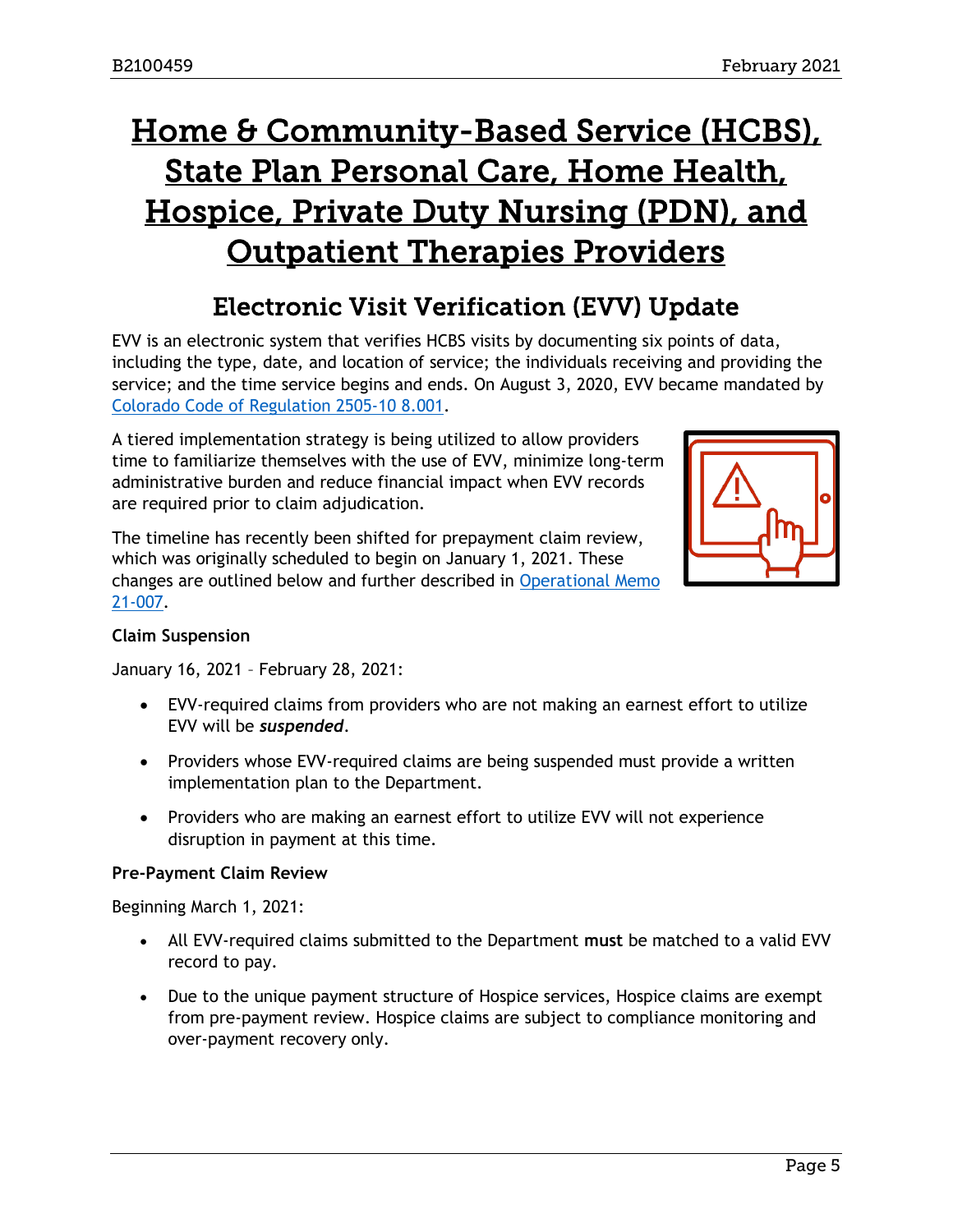#### Additional Information

The Department has released and continues to improve the [EVV Program Manual.](https://www.colorado.gov/hcpf/electronic-visit-verification-program-manual) Four EVV stakeholder meetings are held monthly; more information on these meeting can be found on the [EVV stakeholder meeting webpage.](https://www.colorado.gov/hcpf/electronic-visit-verification-stakeholder-workgroup) Visit the [Department EVV web](https://www.colorado.gov/hcpf/evv-main) page for information about EVV implementation.

Contact Sandata Technologies by phone 855-871-8780 or email [cocustomercare@sandata.com](mailto:cocustomercare@sandata.com) with questions regarding the State EVV Solution or connecting a Provider Choice EVV System. Contact the Department at **EVV@state.co.us** with all other questions.

# <span id="page-5-1"></span>Home & Community-Based Services (HCBS) Providers

### <span id="page-5-0"></span>Denver Minimum Wage Increase Effective January 1, 2021



The Colorado General Assembly approved an increase to provider rates in the Long Bill [\(House Bill \(HB\)20-1360\)](http://leg.colorado.gov/bills/hb20-1360) for some HCBS providers. The rate increase approved is specifically targeted to providers rendering services in the City and County of Denver ("Denver Minimum Wage Rate Increase"). Per [Senate Bill \(SB\) 19-238,](https://leg.colorado.gov/sites/default/files/2019a_238_signed.pdf) some providers are required to pass through 85% of the Denver Minimum Wage Rate Increase to direct care workers and report compliance to the Department.

The county of residence is based on information recorded on the member's profile in the Colorado Benefits Management System (CBMS), which is then transmitted to the Colorado interChange. Providers can verify member city and zip code in the [Provider Web Portal.](https://colorado-hcp-portal.xco.dcs-usps.com/hcp/provider/Home/tabid/135/Default.aspx) Providers may need to verify the county of residence with members directly before billing. **Providers must bill at the higher rate in order to receive the increased reimbursement for impacted services with dates of service on or after January 1, 2021**. Revisions to members' prior authorizations are not needed. Rates for these services will be posted under the HCBS Rate Schedule drop-down section on the [Provider Rates & Fee Schedule web page.](https://www.colorado.gov/pacific/hcpf/provider-rates-fee-schedule)

Contact the Provider Services Call Center for member residence verification or billing inquiries. Contact [HCPF\\_HCBS\\_Questions@state.co.us](mailto:HCPF_HCBS_Questions@state.co.us) with questions regarding Denver Minimum Wage policy.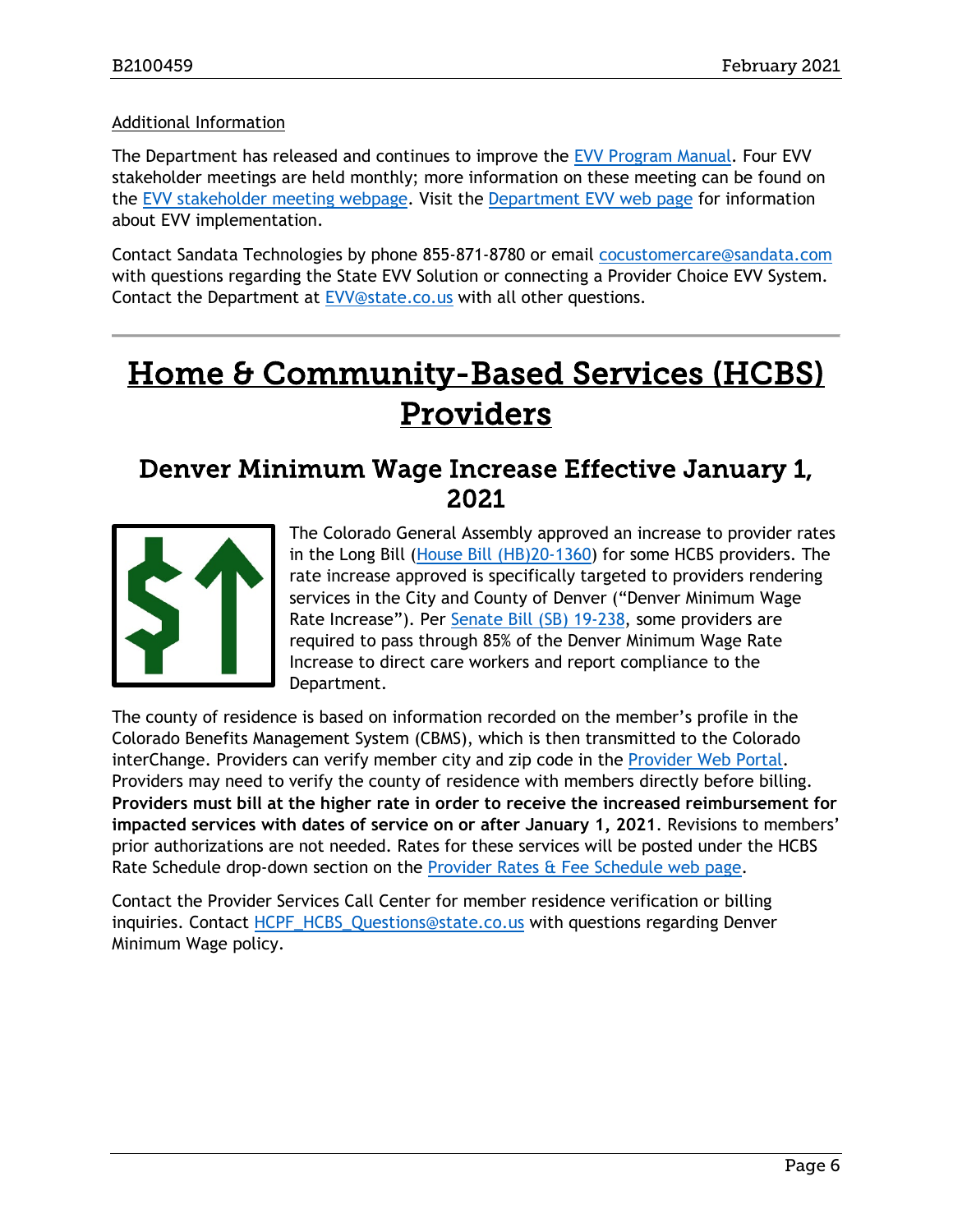# Hospital Providers

### General Updates

#### <span id="page-6-1"></span><span id="page-6-0"></span>**Inpatient Hospital Providers**

Fiscal Year 20-21 Inpatient Rates were approved by the Centers for Medicare & Medicaid Services (CMS) on December 22, 2020. Updated rates are currently being added to the claims system and reprocessing of all claims with last date of service greater than or equal to July 1, 2020, should be done by the end of January 2021.

Contact [Diana.Lambe@state.co.us](mailto:Diana.Lambe@state.co.us) with any questions regarding your inpatient rates.

#### **All Hospital Providers**

#### **Hospital Stakeholder Engagement Meetings**

Bi-monthly Hospital Engagement meetings will continue to be hosted to discuss current issues regarding payment reform and operational processing. [Sign up to receive the Hospital](https://visitor.r20.constantcontact.com/manage/optin?v=001HfxrbpGNWZ0lZnPp6t3PG2s9XPNl8ZvgFdjsKvSnhIy8z9JmHyp6DeoLJ3saT6x0SeqRR1ub149uoXxe1ok4jTzfMSQ0BN7S5vcLiRO7gdY%3D)  [Stakeholder Engagement Meeting newsletters.](https://visitor.r20.constantcontact.com/manage/optin?v=001HfxrbpGNWZ0lZnPp6t3PG2s9XPNl8ZvgFdjsKvSnhIy8z9JmHyp6DeoLJ3saT6x0SeqRR1ub149uoXxe1ok4jTzfMSQ0BN7S5vcLiRO7gdY%3D)



- The next Rural Hospital Engagement meeting is scheduled for **[Thursday, March 4,](https://www.colorado.gov/pacific/hcpf/rural-hospital-and-rural-health-clinics)  [2021, from 2:00 p.m. -](https://www.colorado.gov/pacific/hcpf/rural-hospital-and-rural-health-clinics) 4:00 p.m.** and will be hosted virtually.
- The All-Hospital Engagement meeting is scheduled for **Friday, [March 5, 2021, from](https://www.colorado.gov/pacific/hcpf/hospital-stakeholder-engagement-meetings)  [9:00 a.m. -](https://www.colorado.gov/pacific/hcpf/hospital-stakeholder-engagement-meetings) 12:00 p.m.** and will be hosted virtually.

Visit the [Hospital Stakeholder Engagement Meeting](https://www.colorado.gov/pacific/hcpf/hospital-stakeholder-engagement-meetings) web page for more details, meeting schedules and past meeting materials. **Calendar Year 2021 meetings have been posted.**

Contact Andrew Abalos at [Andrew.Abalos@state.co.us](mailto:Andrew.Abalos@state.co.us) with any questions or topics to be discussed at future meetings. Advanced notice will provide the Rates team time to bring additional Department personnel to the meetings to address different concerns.

#### **Outpatient Hospital Providers**

#### **1% Rate Decrease Implementation**

Approval from Centers for Medicare & Medicaid Services (CMS) was recently received for the implementation of a 1% rate decrease for outpatient hospitals services effective July 1, 2020, in accordance with [House Bill \(HB\) 20-1360](http://leg.colorado.gov/bills/hb20-1360) (2020-21 Long Bill). Updated rates were implemented into the Colorado interChange system on January 5, 2021, with adjustments to impacted claims beginning the week of January 11, 2021. Claims which will be impacted by the Enhanced Ambulatory Patient Grouping (EAPG) drug re-weight policy effective on June 1, 2020, will not be adjusted as part of this effort. Visit the Outpatient Hospital Payment web [page](https://www.colorado.gov/pacific/hcpf/outpatient-hospital-payment) for a listing of the rates now in effect.

Contact Andrew Abalos at [Andrew.Abalos@state.co.us](mailto:Andrew.Abalos@state.co.us) for questions regarding the rate decrease or the EAPG payment methodology. Visit the [Hospital Stakeholder Engagement](https://www.colorado.gov/pacific/hcpf/hospital-stakeholder-engagement-meetings)  [Meeting web page](https://www.colorado.gov/pacific/hcpf/hospital-stakeholder-engagement-meetings) for more information on the EAPG drug-reweight policy.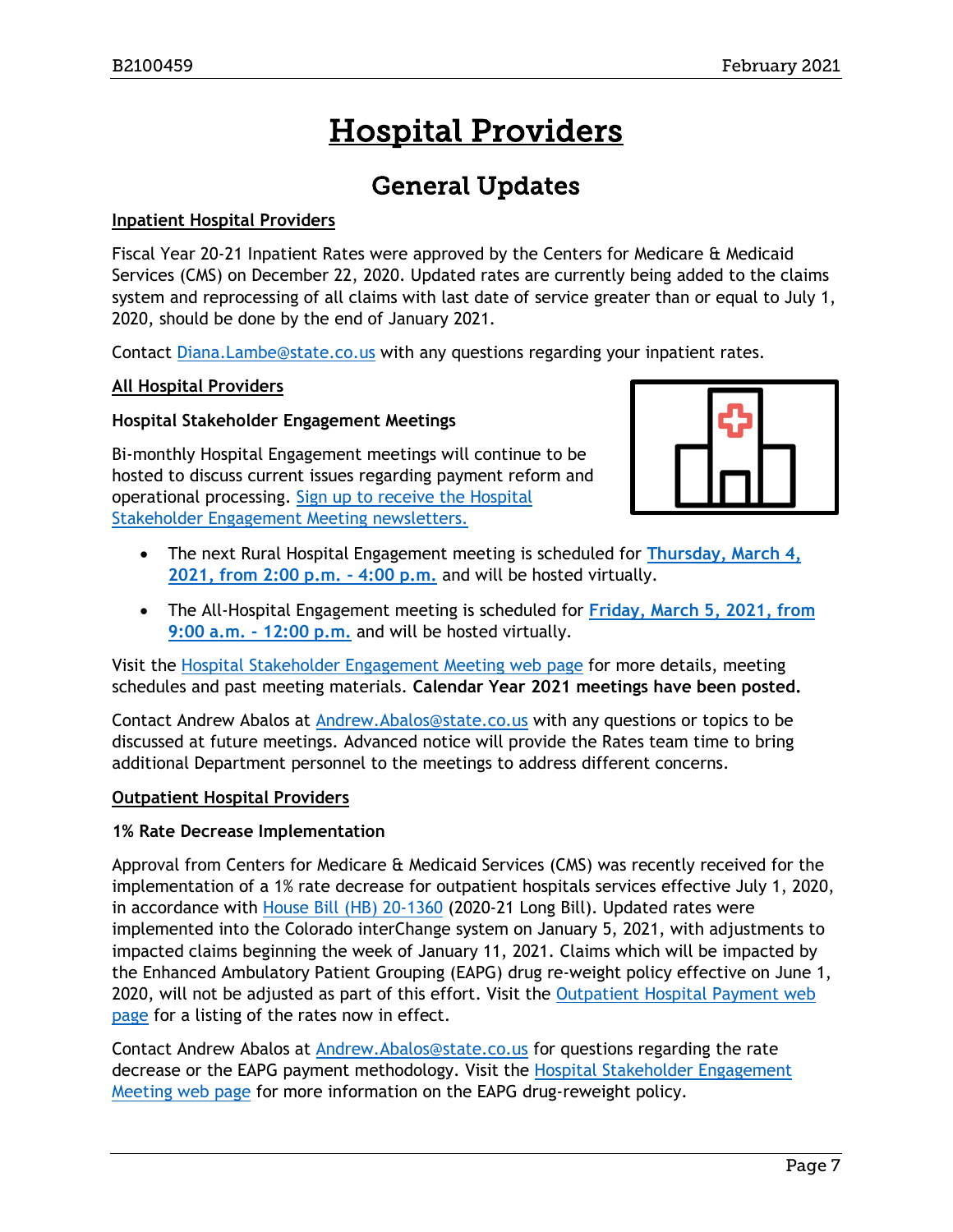#### **Rehabilitation / Long-Term Acute Care (LTAC) / Spine/Brain Injury Treatment Specialty Hospitals**

#### **1% Rate Decrease Implementation**

Approval from CMS was recently received for the implementation of a 1% rate decrease for inpatient hospital services for rehabilitation, LTAC, and Spine/Brain Injury Treatment hospitals effective July 1, 2020, in accordance with [HB-20-1360](http://leg.colorado.gov/bills/hb20-1360) (2020-21 Long Bill). Updated rates were implemented into the Colorado interChange system on December 29, 2020, with adjustments to impacted claims beginning the week of January 11, 2021. Visit the *Inpatient* [Hospital Per Diem Reimbursement Group web page](https://www.colorado.gov/pacific/hcpf/inpatient-hospital-diem-reimbursement-group) for a listing of the rates now in effect.

Contact Andrew Abalos at [Andrew.Abalos@state.co.us](mailto:Andrew.Abalos@state.co.us) for questions regarding the rate decrease or the per diem payment methodology.

### Hospital Transformation Program (HTP) Update

<span id="page-7-0"></span>**Rural Support Payment Update**



Board members at the December 15, 2020, Colorado Healthcare Affordability and Sustainability Enterprise (CHASE) Board meeting  provided input and voted to approve the HTP [Rural](https://www.colorado.gov/pacific/hcpf/htp-rural-support-fund)  [Support Payment](https://www.colorado.gov/pacific/hcpf/htp-rural-support-fund) framework and timeline.

A [list of qualified hospitals](https://conta.cc/2KXet0M) was shared with program participants and stakeholders on December 3, 2020. Approval from the CHASE Board marks the beginning of the attestation process for qualified hospitals. The Provider Attestation Form, along with additional information

about the Rural Support Payment, can be found in the [Rural Support Payment](https://www.colorado.gov/pacific/hcpf/htp-rural-support-fund) section of the [Colorado Hospital Transformation Program web page.](https://www.colorado.gov/pacific/hcpf/colorado-hospital-transformation-program) Funds are expected to become available in Spring 2021. Please direct additional questions to the [dedication Rural Support Payment](mailto:HCPF_RSF@state.co.us)  [inbox.](mailto:HCPF_RSF@state.co.us)

#### **Program Updates**

Updated documents have been posted to the Colorado [Hospital Transformation Program web](https://www.colorado.gov/pacific/hcpf/colorado-hospital-transformation-program)  [page:](https://www.colorado.gov/pacific/hcpf/colorado-hospital-transformation-program)

- Hospital [Application](https://www.colorado.gov/pacific/sites/default/files/2020%20December%20HTP%20Hospital%20Application.docx) and [Intervention](https://www.colorado.gov/pacific/sites/default/files/2020%20December%20HTP%20Intervention%20Proposal.docx) Proposal documents
- HTP [Scoring Framework,](https://www.colorado.gov/pacific/sites/default/files/2021%20January%20HTP%20Scoring%20Framework.pdf) including an updated timeline, at-risk tables, and benchmark methodologies by measure
- [Measure Specification](https://www.colorado.gov/pacific/sites/default/files/2021%20January%20HTP%20Measure%20Specification%20Details.pdf) Detail
- [Hospital Index Measure](https://www.colorado.gov/pacific/sites/default/files/2020%20December%20Hospital%20Index%20Measure%20Milestone%20Reporting.pdf) Guidance

Please direct any questions about these updated documents to [hcpf\\_COHTP@state.co.us.](mailto:hcpf_COHTP@state.co.us)

**Community Advisory Council**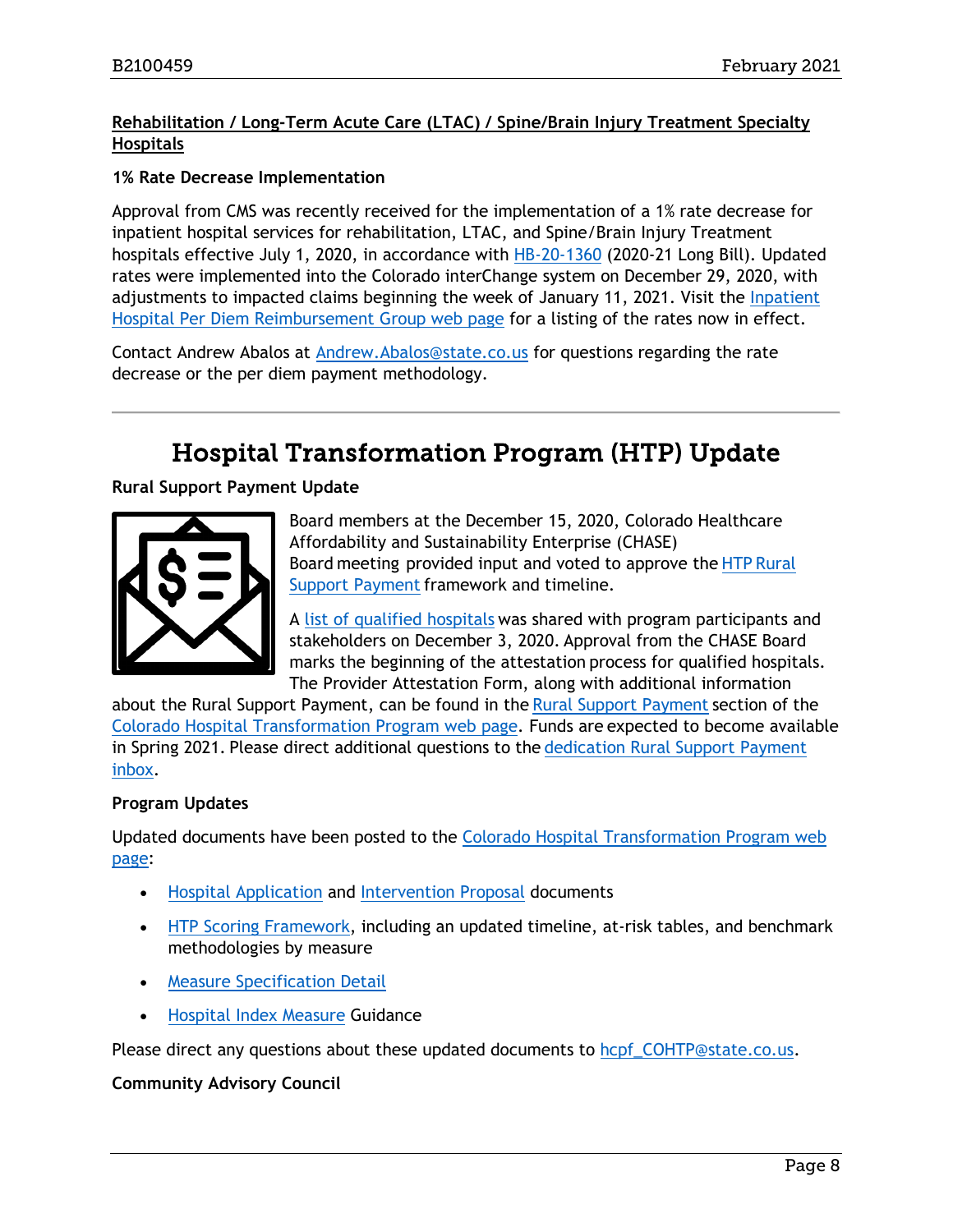Community Advisory Council meetings continue to take place on a monthly basis. Agendas, meeting materials and previous meeting notes can be found on the [Community Advisory](https://www.colorado.gov/hcpf/HTP-Community-Advisory-Council)  [Council web page.](https://www.colorado.gov/hcpf/HTP-Community-Advisory-Council)

#### **CHASE Board Meeting**

The next CHASE Board meeting will take place [via webinar](https://cohcpf.adobeconnect.com/chase/) on Tuesday, February 23, 2021, at 3:00 p.m. Additional information about the board and meeting materials can be found on the [Colorado Healthcare Affordability and Sustainability Enterprise \(CHASE\) Board web page.](https://www.colorado.gov/pacific/hcpf/colorado-healthcare-affordability-and-sustainability-enterprise-chase-board)

## Outpatient Hospital Providers

### Prior Authorization for Specialty Drugs

<span id="page-8-2"></span><span id="page-8-0"></span>Effective February 1, 2021, prior authorization criteria for the outpatient hospital specialty drugs listed on [Appendix Z -](https://www.colorado.gov/hcpf/billing-manuals#Appendices) Outpatient [Hospital Specialty Drugs](https://www.colorado.gov/hcpf/billing-manuals#Appendices) will be available on the [Physician Administered](https://www.colorado.gov/hcpf/physician-administered-drugs)  [Drugs \(PAD\) web page.](https://www.colorado.gov/hcpf/physician-administered-drugs)

Contact the Department's PAD Pharmacist, Rachele Crane, at [Rachele.Crane@state.co.us](mailto:Rachele.Crane@state.co.us) with any questions about the criteria.



## Pharmacy Providers

### <span id="page-8-3"></span>Pharmacist Administration of COVID-19 Vaccines

<span id="page-8-1"></span>The COVID-19 vaccine and administration codes can be found on the [Pharmacist Enrollment:](https://www.colorado.gov/hcpf/otc-immunizations)  [Over-the-Counter and Immunizations web page.](https://www.colorado.gov/hcpf/otc-immunizations) Health First Colorado is currently only reimbursing for the administration Current Procedural Terminology (CPT) codes and not the CPTs for the vaccines themselves, as the vaccines are being provided at no cost by the Federal government.

The current reimbursement rate for the administration codes can be found on the [Immunization Fee Schedule.](https://www.colorado.gov/pacific/hcpf/provider-rates-fee-schedule#immunization) Additional information regarding billing can be found in the [Immunization Billing Manual.](https://www.colorado.gov/pacific/hcpf/immunizations-billing-manual#billInfo)

Contact Felecia Gephart at [Felecia.Gephart@state.co.us](mailto:Felecia.Gephart@state.co.us) with any questions.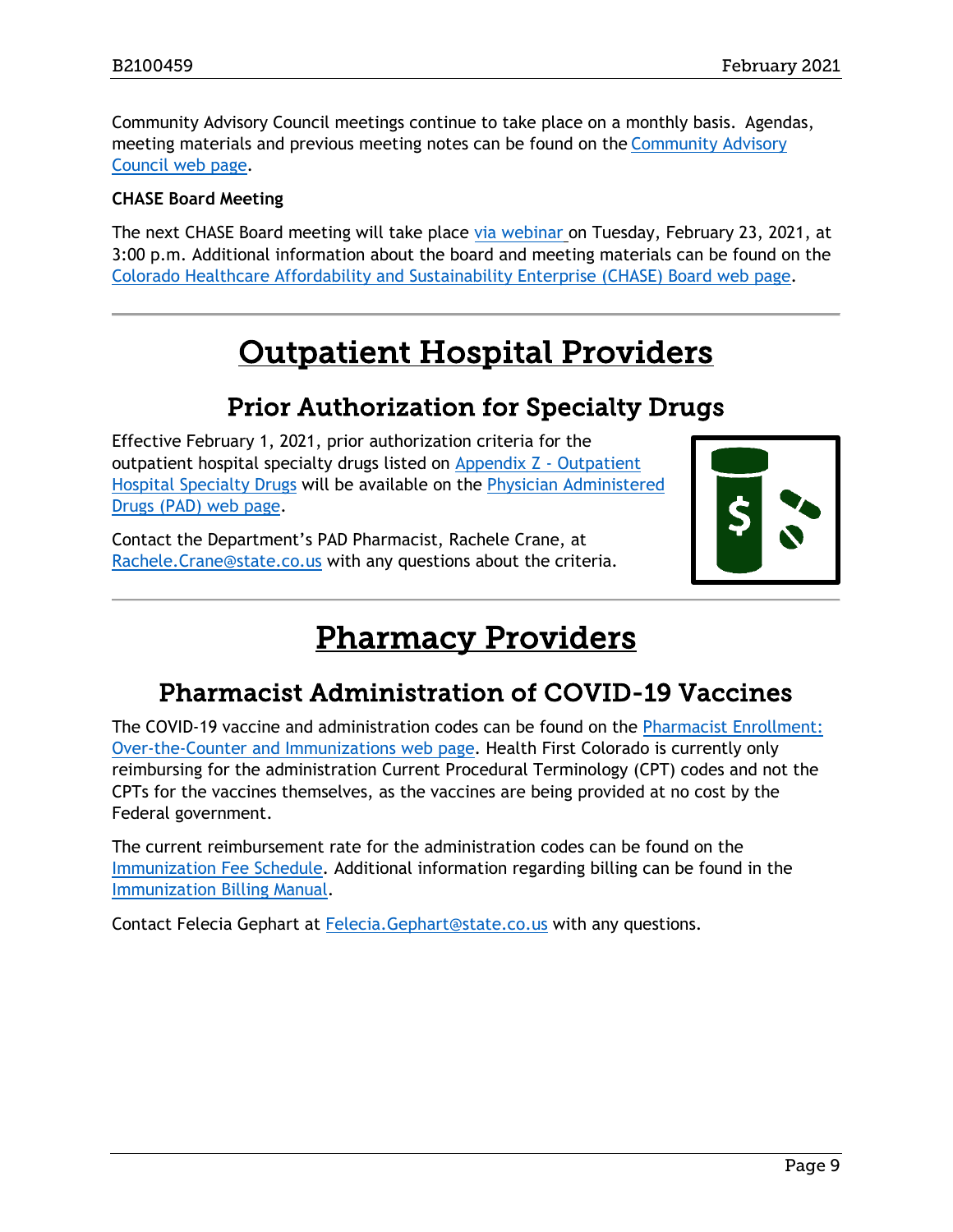# <span id="page-9-2"></span>Pharmacies and All Medication-Prescribing Providers

### <span id="page-9-0"></span>Pharmacy & Therapeutics (P&T) Committee Member Openings

The Department is looking to fill two (2) open positions for the P&T Committee member terms 2021-2022.

Applicants are being accepted for the following two (2) open positions:

- One physician who specializes in the practice of psychiatry
- One physician who specializes in the treatment of members with disabilities



If interested in serving, or know someone who would be qualified, please submit a CV along with a completed [Conflict of Interest form](https://www.colorado.gov/pacific/sites/default/files/PT%20Conflict%20of%20interest%20form%20Sept19.pdf) to:

Colorado Department of Health Care Policy and Financing Attn: Brittany Schock, PharmD Fax to 303-866-3590 or email [Brittany.Schock@state.co.us](mailto:Brittany.Schock@state.co.us)

# <span id="page-9-3"></span>Pediatric Long-Term Home Health (PLTHH) and Private Duty Nursing (PDN) Providers

### <span id="page-9-1"></span>Prior Authorization Request (PAR) Suspension Information

PLTHH and PDN providers were previously notified that the PAR requirement for these services would be suspended as of July 1, 2020. It has been determined to keep the PAR requirement suspended through winter 2020/2021, and to resume the submission of PLTHH and PDN PARs to the Utilization Management (UM) Vendor no earlier than April 1, 2021. Timely communication will be provided to members, providers and other stakeholders to allow for planning and preparation purposes upon restarting the PARs for these benefits. The resumption of the PAR requirement for these services will involve a phased-in implementation and the Department will collaborate with providers to develop the plan for each phase of PAR submissions.

Providers can, and should, continue to provide medically necessary services in compliance with Department rules at 10 CCR 2505-10, Sections 8.520 and 8.540. Providers can submit the claims to the Department's fiscal agent if the services are medically necessary and in compliance with rules and regulations.

Additional information about the future resumption of PLTHH and PDN PARs will be shared with providers in future communications, posted on the Private Duty Nursing and Pediatric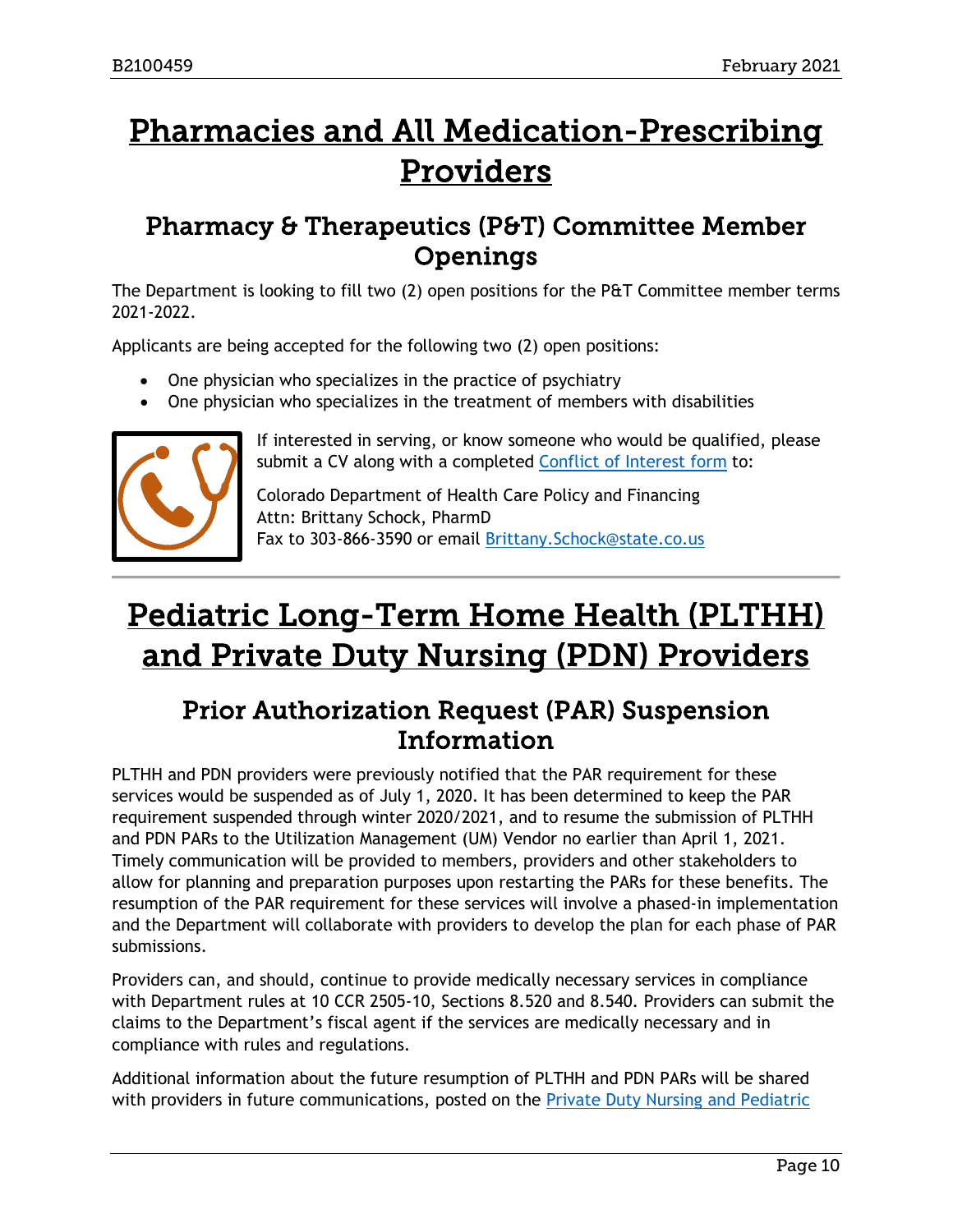[Long-Term Home Health Services Pre-Approval Project web page](https://www.colorado.gov/pacific/hcpf/private-duty-nursing-and-pediatric-long-term-home-health-services-pre-approval-project) and posted on the [ColoradoPAR: Health First Colorado Prior Authorization Request Program web page.](https://www.colorado.gov/pacific/hcpf/par) If there are additional questions, concerns or specific issues regarding these PARs, contact the Department's UM Team at [hcpf\\_UM@state.co.us.](mailto:hcpf_UM@state.co.us) Contact the Department's Benefits team at hcpf benefitsupport@state.co.us with questions regarding policy.

**Note**: This PAR suspension does not affect Long Term Home Health PARs for Adults (members aged 21 and over) and for any issues regarding Adult Long Term Home Health, Providers should contact the appropriate Case Management Agency or hcpf lthhPARs@state.co.us.

## Provider Billing Training Sessions

### <span id="page-10-1"></span><span id="page-10-0"></span>February and March 2021 Provider Billing Webinar-Only Training Sessions

Providers are invited to participate in training sessions for an overview of Health First Colorado billing instructions and procedures. The current and following months' workshop calendars are shown below.

#### **Who Should Attend?**

Staff who submit claims, are new to billing Health First Colorado services, or need a billing refresher course should consider attending one or more of the following provider training sessions.

The institutional claims (UB-04) and professional claims (CMS 1500) training sessions provide high-level overviews of claim submission, prior authorizations, navigating the [Department's website,](https://www.colorado.gov/hcpf/) using

the [Provider Web Portal,](https://colorado-hcp-portal.xco.dcs-usps.com/hcp/provider/Home/tabid/135/Default.aspx) and more. For a preview of the training materials used in these sessions, refer to the Beginner Billing Training: Professional Claims (CMS 1500) and Beginner Billing Training: Institutional Claims (UB-04) available on the [Provider Training web page](https://www.colorado.gov/pacific/hcpf/provider-training) under the Billing Training – Resources drop-down section.

For more training materials on navigating the Provider Web Portal, refer to the Provider Web Portal Quick Guides available on the [Quick Guides web page.](https://www.colorado.gov/hcpf/interchange-resources)

**Note:** Trainings may end prior to 11:30 a.m. MT. Time has been allotted for questions at the end of each session.

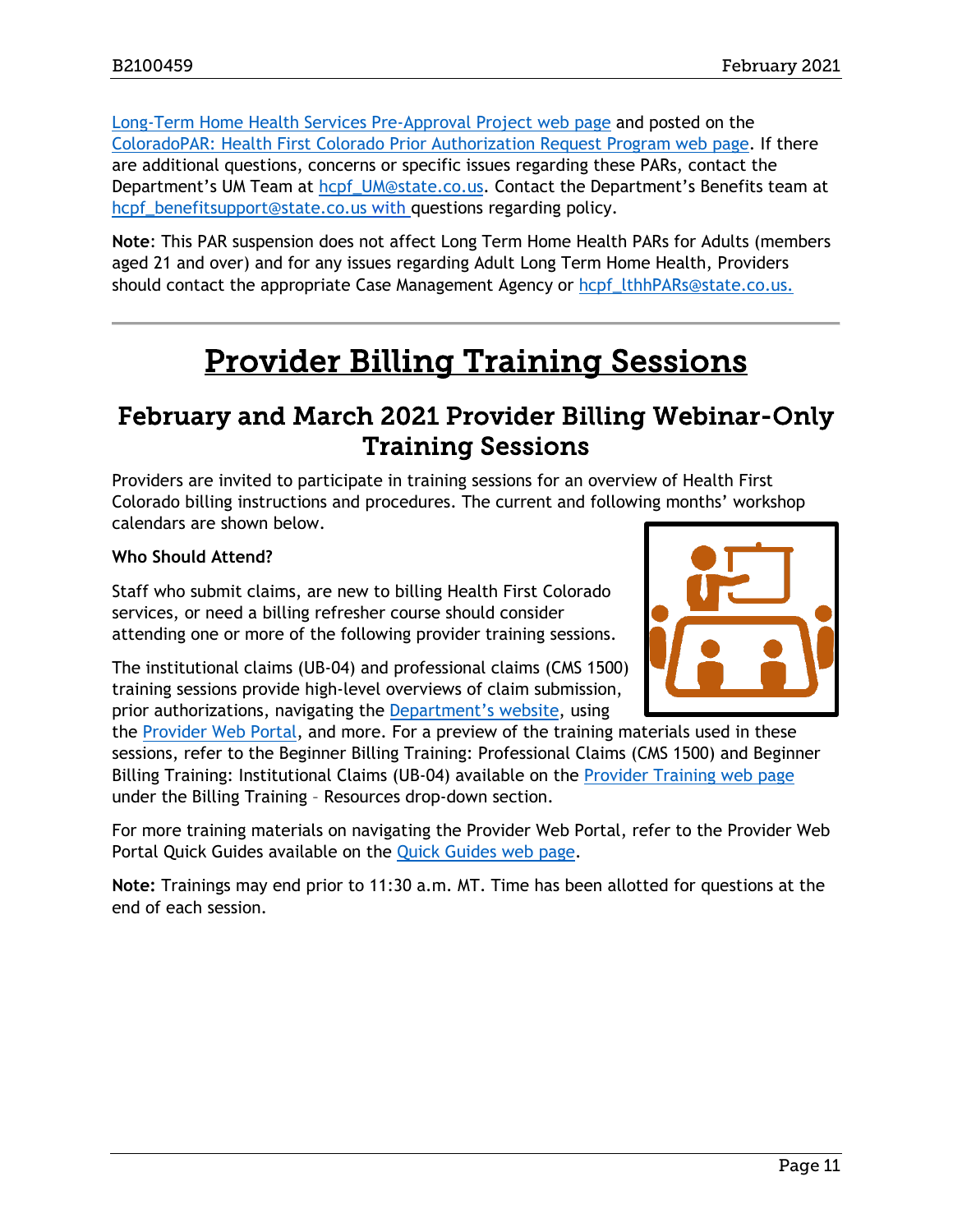### **February 2021**

| Sunday         | Monday                   | Tuesday        | Wednesday       | Thursday                                                                                                                                                    | Friday         | Saturday        |
|----------------|--------------------------|----------------|-----------------|-------------------------------------------------------------------------------------------------------------------------------------------------------------|----------------|-----------------|
|                | 1                        | $\overline{2}$ | $\overline{3}$  | $\overline{\mathbf{4}}$                                                                                                                                     | $\overline{5}$ | 6               |
| $\overline{7}$ | $\overline{8}$           | $\overline{9}$ | $\overline{10}$ | 11<br><b>Beginner</b><br><b>Billing</b><br><b>Training:</b><br>Professional<br><b>Claims (CMS</b><br><b>1500)</b><br>11:00 a.m. -<br>1:00 p.m.<br><b>MT</b> | 12             | $\overline{13}$ |
| 14             | 15<br>Presidents'<br>Day | 16             | 17              | 18                                                                                                                                                          | 19             | 20              |
| 21             | 22                       | 23             | $\overline{24}$ | 25<br><b>Beginner</b><br><b>Billing</b><br><b>Training:</b><br>Institutional<br>Claims (UB-<br>(04)<br>11:00 a.m. -<br>1:00 p.m.<br><b>MT</b>               | 26             | 27              |
| 28             |                          |                |                 |                                                                                                                                                             |                |                 |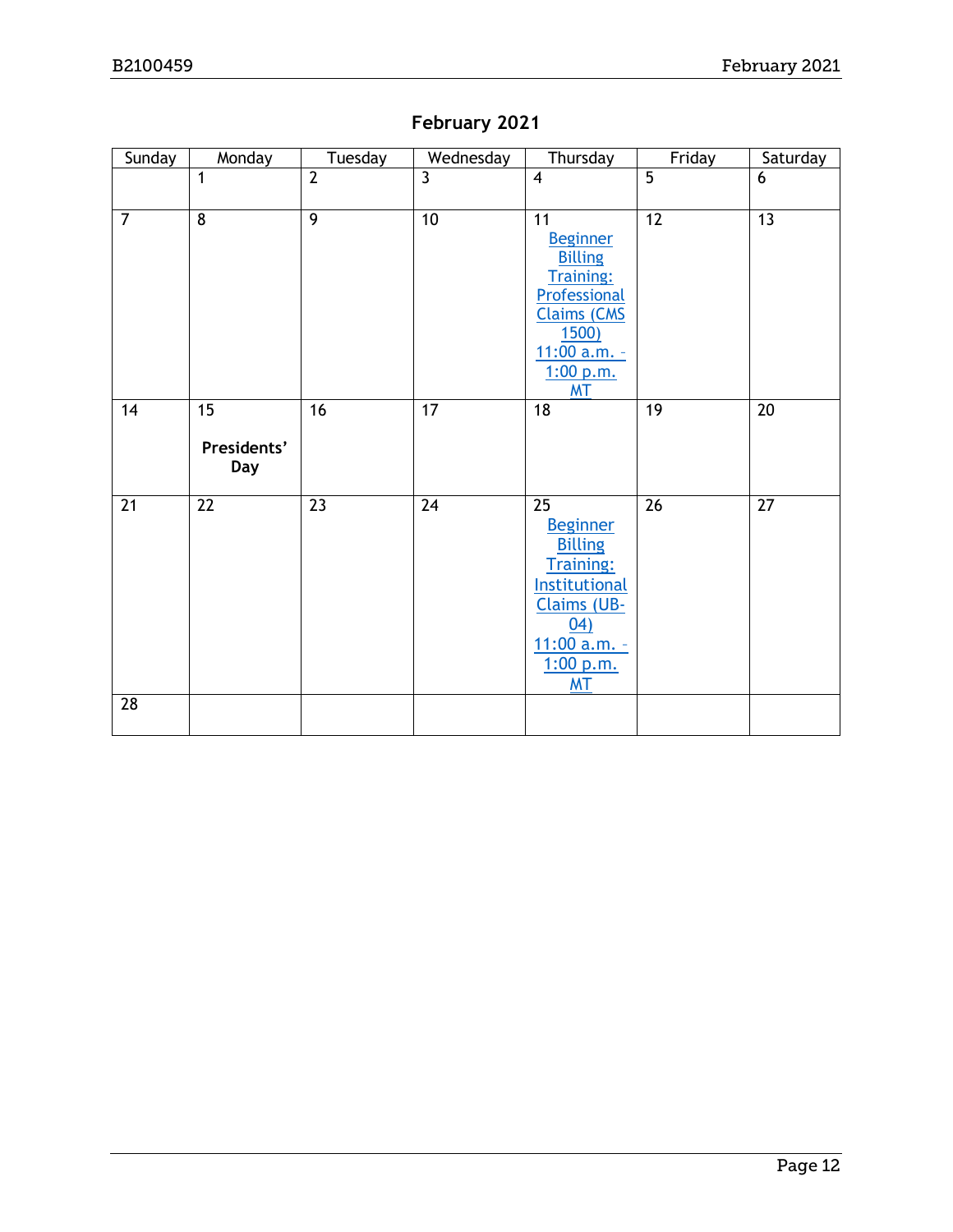| Sunday          | Monday          | Tuesday         | Wednesday       | Thursday                          | Friday          | Saturday        |
|-----------------|-----------------|-----------------|-----------------|-----------------------------------|-----------------|-----------------|
|                 | 1               | $\overline{2}$  | $\overline{3}$  | $\overline{4}$                    | $\overline{5}$  | 6               |
|                 |                 |                 |                 |                                   |                 |                 |
| $\overline{7}$  | 8               | $\overline{9}$  | 10              | 11                                | $\overline{12}$ | 13              |
|                 |                 |                 |                 | <b>Beginner</b><br><b>Billing</b> |                 |                 |
|                 |                 |                 |                 | <b>Training:</b>                  |                 |                 |
|                 |                 |                 |                 | Professional                      |                 |                 |
|                 |                 |                 |                 | <b>Claims (CMS</b>                |                 |                 |
|                 |                 |                 |                 | <u>1500)</u><br>$9:00$ a.m. -     |                 |                 |
|                 |                 |                 |                 | 11:30 a.m.                        |                 |                 |
|                 |                 |                 |                 | MT                                |                 |                 |
| 14              | $\overline{15}$ | 16              | 17              | 18                                | $\overline{19}$ | 20              |
| $\overline{21}$ | $\overline{22}$ | $\overline{23}$ | $\overline{24}$ | $\overline{25}$                   | $\overline{26}$ | $\overline{27}$ |
|                 |                 |                 |                 | <b>Beginner</b><br><b>Billing</b> |                 |                 |
|                 |                 |                 |                 | <b>Training:</b>                  |                 |                 |
|                 |                 |                 |                 | Institutional                     |                 |                 |
|                 |                 |                 |                 | <b>Claims (UB-</b><br>(04)        |                 |                 |
|                 |                 |                 |                 | 9:00 a.m. -                       |                 |                 |
|                 |                 |                 |                 | 11:30 a.m.                        |                 |                 |
|                 |                 |                 |                 | M <sub>T</sub>                    |                 |                 |
| 28              | 29              | 30              | 31              |                                   |                 |                 |
|                 |                 |                 |                 |                                   |                 |                 |

#### **March 2021**

#### **Live Webinar Registration**

Register for a live webinar by clicking the title of the desired training session in the calendar above and completing the webinar registration form. An automated response will confirm the reservation. For questions or issues regarding webinar registration, email [co.training@gainwelltechnologies.com](mailto:co.training@gainwelltechnologies.com) with the subject line "Webinar Help." Include a description of the issue being experienced, name and contact information (email address and phone number), and the name and date of the webinar(s) to be attended. Allow up to 2-3 business days to receive a response.